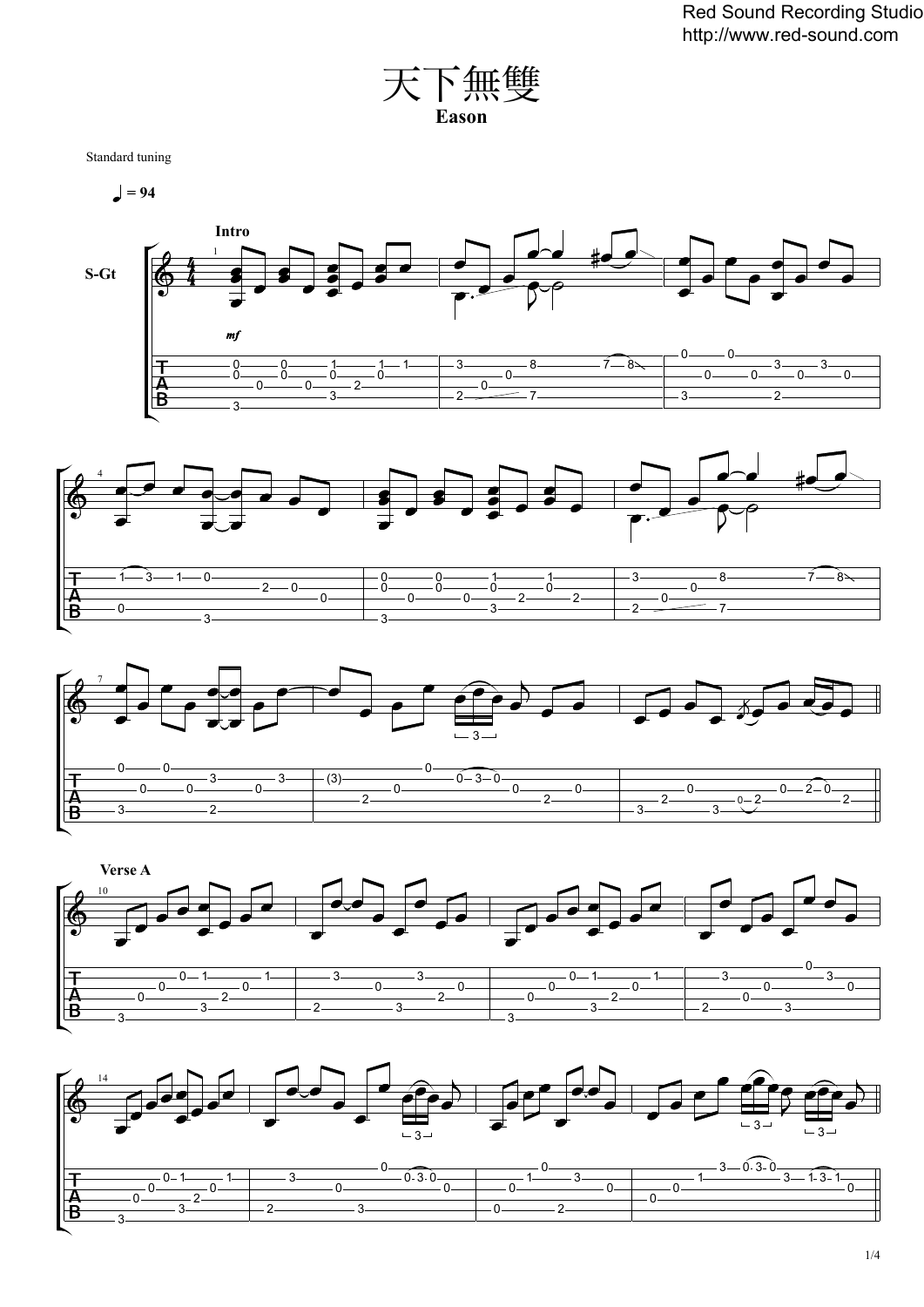Red Sound Recording Studio http://www.red-sound.com











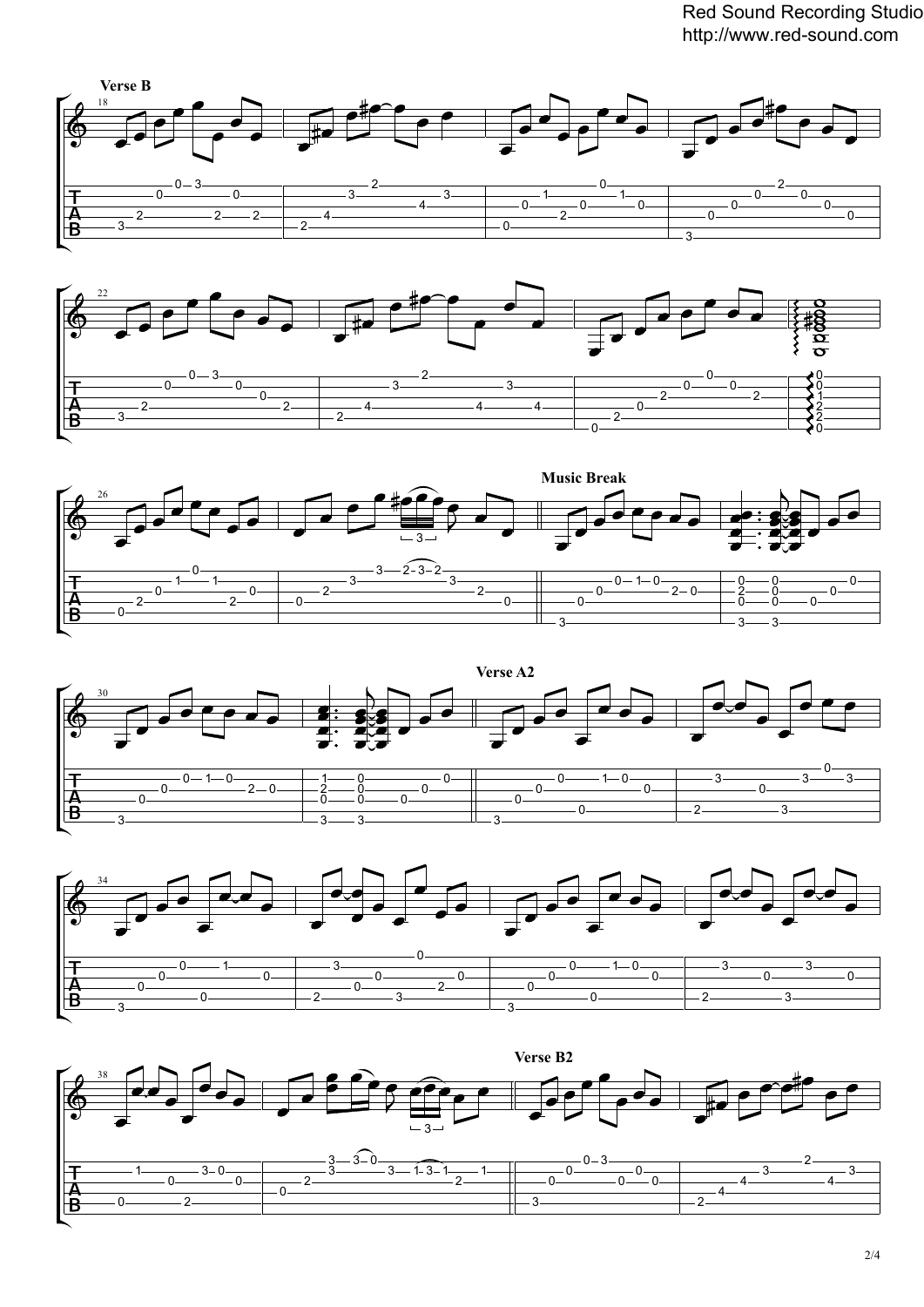Red Sound Recording Studio http://www.red-sound.com